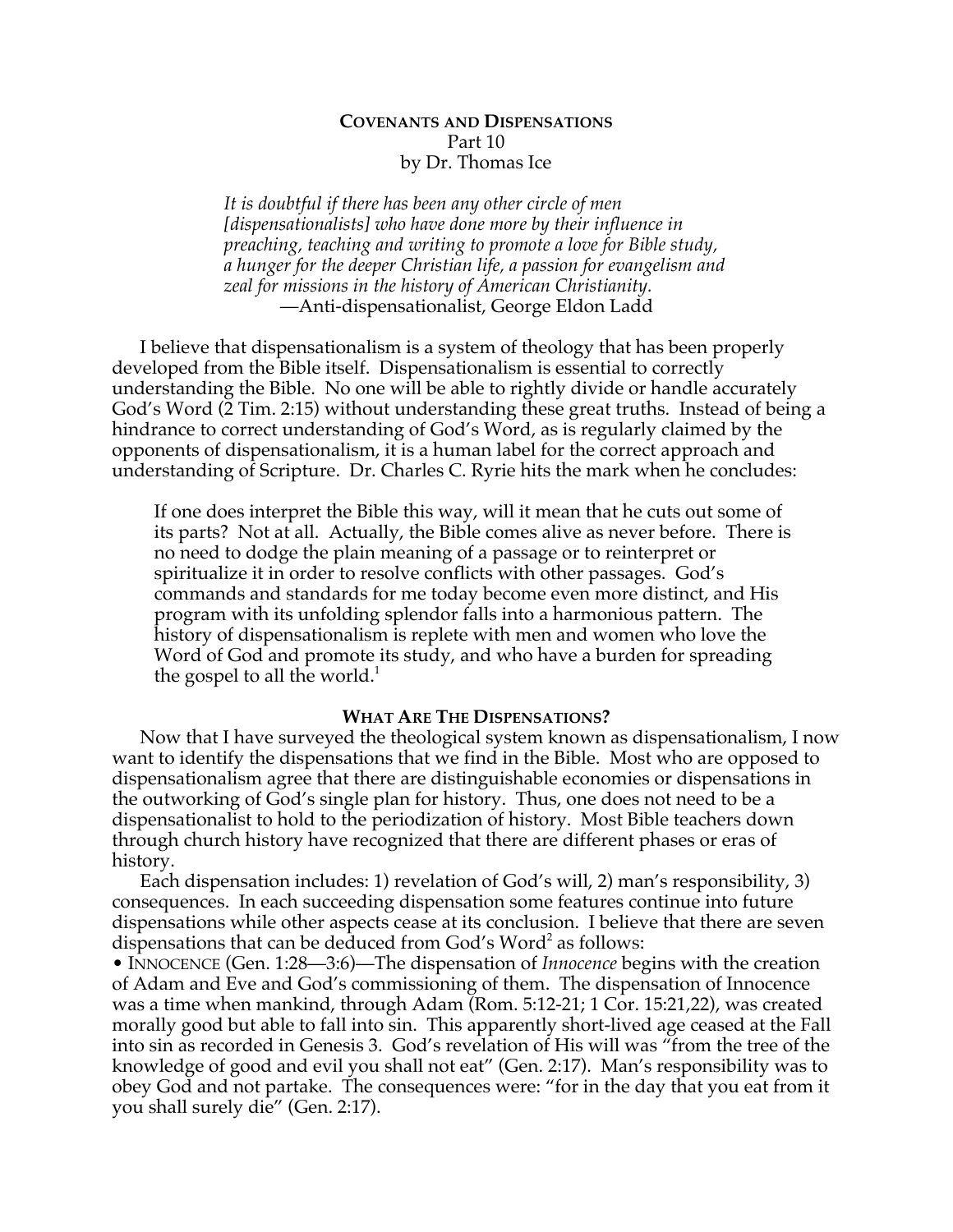• CONSCIENCE (Gen. 3:7—8:14)— The *Dispensation of Conscience* begins with the fall into sin leading to the Flood of Noah. This dispensation demonstrates that man needs more than his conscience to walk upright before God. During this dispensation God revealed His will through the curse (Gen. 3:14-24). Man's responsibility was to master sin that desired to rule over him (Gen. 4:6-7). The consequences of neglecting his conscience would be the global flood of Noah (Gen. 6:5-7). The title conscience comes from Romans 2:15 and aptly designates the period between the Fall and the Flood. • HUMAN GOVERNMENT (Gen. 8:15—11:9)— The *Dispensation of Human Government* begins after the flood when Noah and his family leave the ark. Civil Government was not invented by mankind as the need developed, instead, it was instituted by God Himself after the flood as seen in Genesis 8 and 9. God's will is revealed in that evil is to be restrained through the corporate institution of civil government instead of personal vengeance. With the absence of a threat of God's direct intervention through an instrument like the flood, man's responsibility is to mediate and restrain mankind's evil through capital punishment of certain offenses (Gen. 9:6; Rom. 13:1-7; 1 Pet. 2:13- 17). The consequences relate to man's failure to carry out God's will to restrain evil. Because of this God intervened in the tower of Babel incident (Gen. 11:1-9). • PROMISE (Gen. 11:10—Ex. 18:27)—The *Dispensation of Promise* (so named by Paul in Galatians 3:15-22; 4:23,28) begins with the call of Abram and ends with the foundation of Israel as a nation through the giving of the Law at Mount Sinai (Ex. 19). This period is dominated by the call of Abram and the promise made to him and his descendants, both physical and spiritual. The outworking of God's promise to Abraham, Isaac and his descendants is tracked through Genesis and Exodus. During the age of Promise God revealed His will through the giving of the Abrahamic Covenant and its outworking in history. Abram's responsibility was to dwell in the land. The consequences were that when Israel disobeyed God He would chastise His people. • LAW/ISRAEL (Ex. 19—John 14:30)—This dispensation began when Israel is established as a nation at the Exodus and given the Law. Israel was not and never was saved by keeping the Law, instead, it was how they as a redeemed people were to live. It was their rule of life that governed ever aspect of life. But it was temporary until the coming and fulfillment by Christ. Israel's responsibility was to obey the Mosaic Law in order to show their loyalty to the Lord. Israel, as a nation, failed to keep the Mosaic Law which resulted in the many judgments spelled out in Deuteronomy 28 and Leviticus 26, the ultimate judgment resulting in their captivity while scattered among the nations. Today we are in a transition period during which Israel is partially regathered into her land and still partially scattered among the nations.

• GRACE/CHURCH (Acts 2:1—Rev. 19:21)—The church age began on the Day of Pentecost as noted in Acts 2. The rule of life for the church is grace. All aspects of life are to spring forth from grace for the church age believer and the extent of God's grace is expanded to all peoples through the worldwide offer of the gospel.<sup>3</sup> This does not mean that there was no grace before the events of Acts 2, rather that this is a time in which God magnifies His grace through the global preaching of the gospel to all mankind. Man's responsibility during the current age is to accept the gift of Christ's righteousness which is freely offered to all mankind (Rom. 5:15–18). The Church age ends with the rapture of the church when the last member of the body of Christ comes to faith in Jesus as their Messiah. This dispensation ends in the judgment of the tribulation upon a Christ-rejecting world.

• KINGDOM (Rev. 20:1-15)—During Messiah's 1,000 year reign from Jerusalem upon His return to the earth, all of the promises made to Israel will be fulfilled to Israel as a